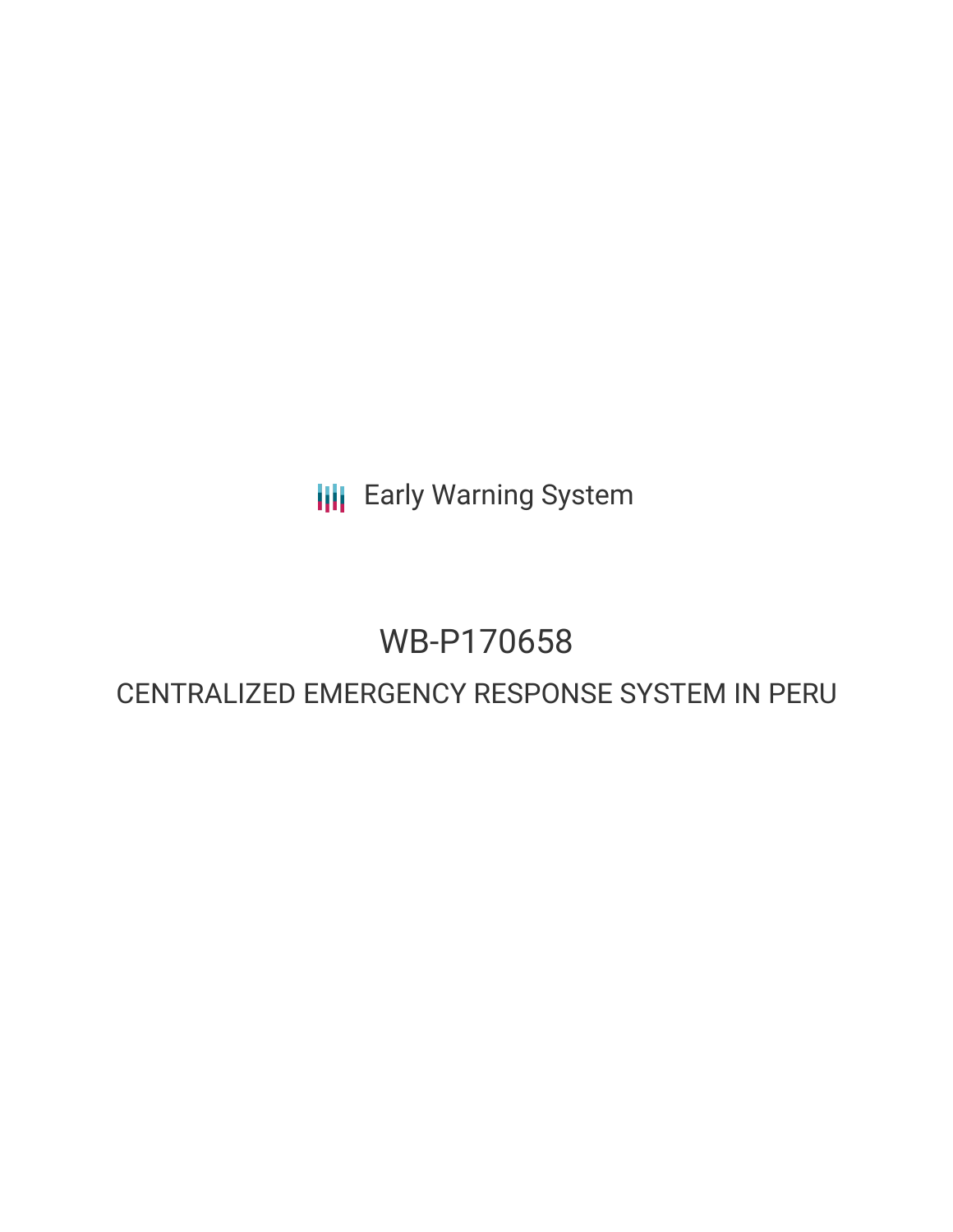## **Quick Facts**

| <b>Countries</b>               | Peru                                                 |
|--------------------------------|------------------------------------------------------|
| <b>Financial Institutions</b>  | World Bank (WB)                                      |
| <b>Status</b>                  | Active                                               |
| <b>Bank Risk Rating</b>        | U                                                    |
| <b>Voting Date</b>             | 2019-09-05                                           |
| <b>Borrower</b>                | Government of Peru - Ministry of Economy and Finance |
| <b>Sectors</b>                 | Communications                                       |
| <b>Investment Amount (USD)</b> | $$44.00$ million                                     |
| <b>Project Cost (USD)</b>      | \$55,00 million                                      |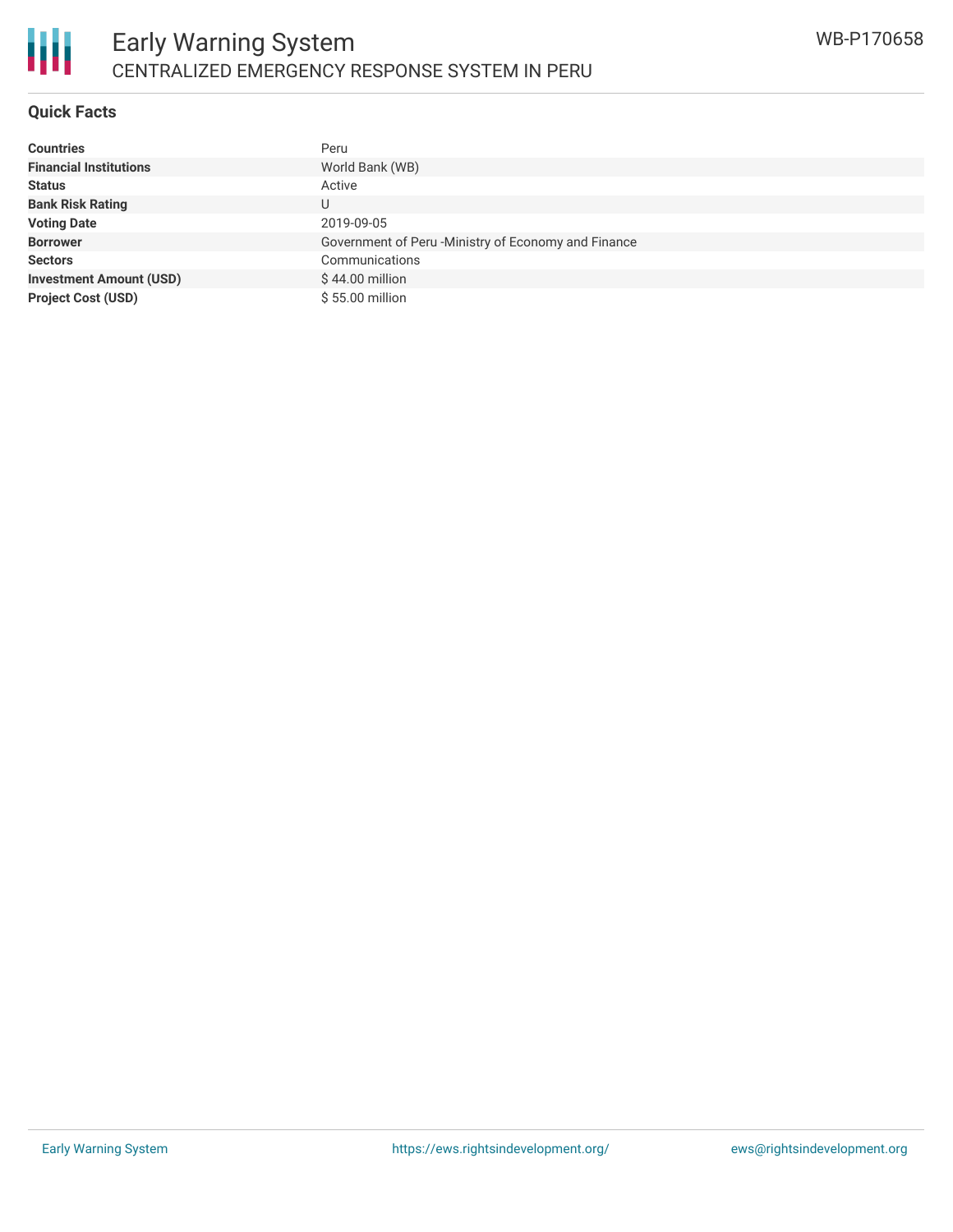

# **Project Description**

The proposed project development objective is to increase response efficiency in case of emergencies to the population, and increase coordination between emergency response units in Metropolitan Lima and Callao.

The Project will enhance the capacity to effectively prepare for, respond to, and dispatch emergency events in the Metropolitan Lima and Callao, including the ability to reduce the number of malicious calls.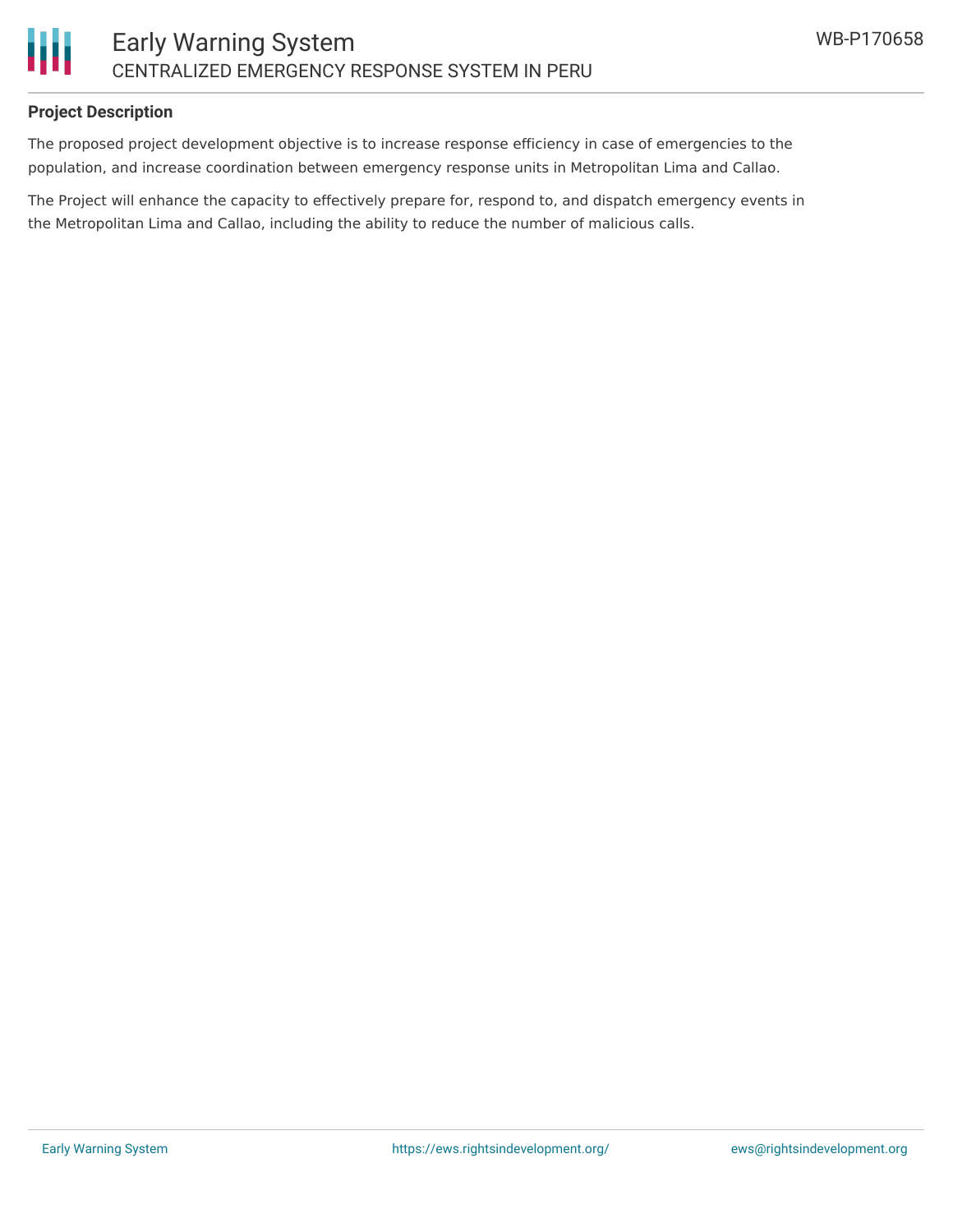

## **Investment Description**

World Bank (WB)

Investment Project Financing